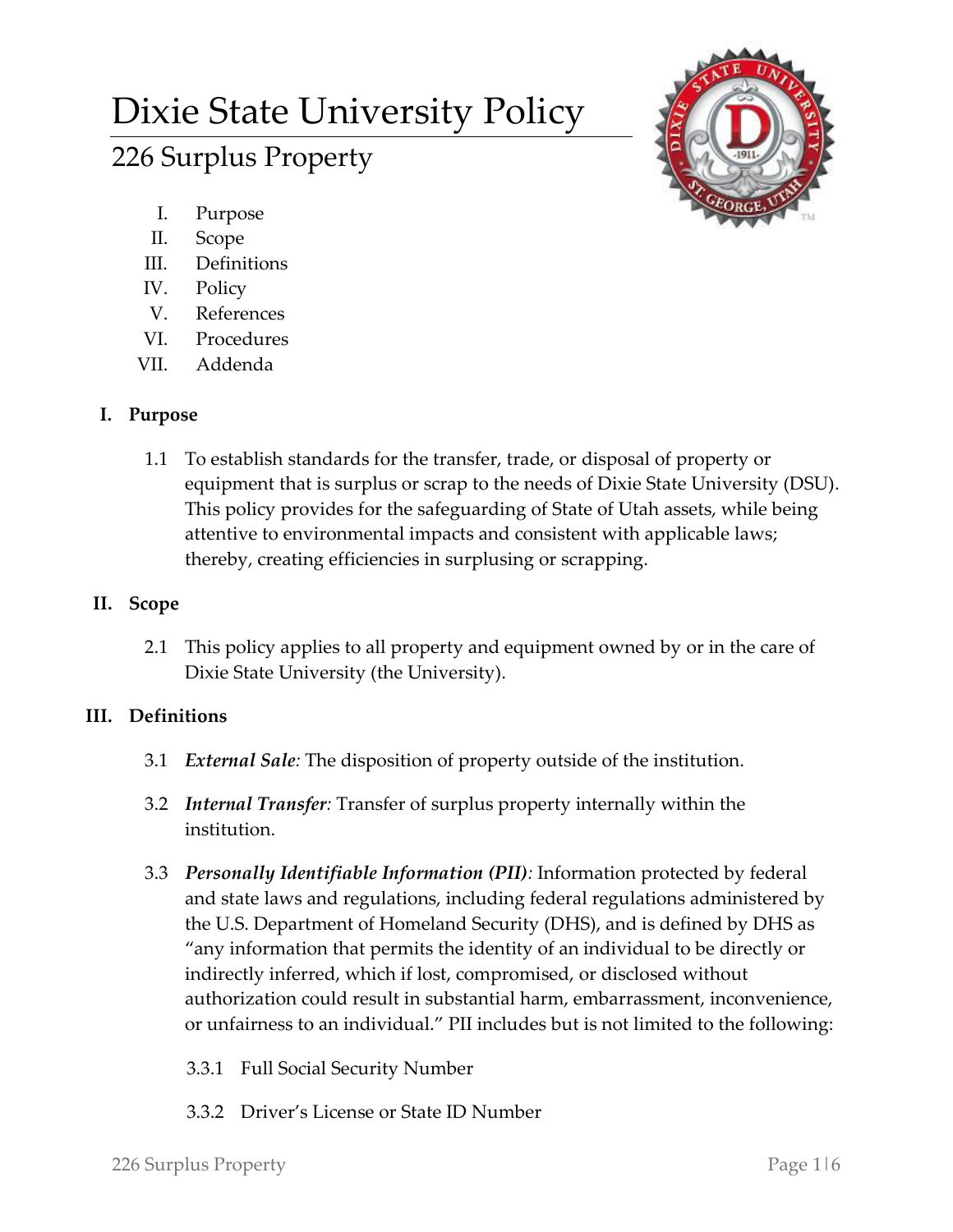- 3.3.3 Passport number
- 3.3.4 Visa number
- 3.3.5 Alien registration number
- 3.3.6 Fingerprints or other biometric identifiers
- 3.3.7 Full name in combination with
	- 3.3.7.1 Mother's maiden name
	- 3.3.7.2 Date of birth
	- 3.3.7.3 Last 4 digits of SSN
	- 3.3.7.4 Citizenship or immigration status
	- 3.3.7.5 Ethnic or religious affiliation
- 3.3.8 Protected health information, as defined by the Health Insurance Portability and Accountability Act of 1996.
- 3.4 *Scrap:* Property, including lost, mislaid, or abandoned property having no financial value, or such low financial value as to make selling not cost effective.
- 3.5 *Surplus Property:* Property purchased by, seized by, or donated to the University that is worn-out, obsolete, or excess to the University's needs, and is to be disposed of by the institution. Surplus property does not mean real property.

### **IV. Policy**

- 4.1 Surplus property will be transferred or disposed of in a manner that maximizes the benefit to the University.
- 4.2 Disposition of property shall follow applicable restrictions of the federal government, federal grant terms, or other entity from which the property was originally acquired. Disposition of property acquired by gift will be in accordance with the Internal Revenue Code and any donor restrictions.
- 4.3 No University department shall transfer, sell, or trade in property owned by the University without authorization of the Business Services Office, or designee.
- 4.4 Prior to transfer or disposal of any computer, computer peripheral, computer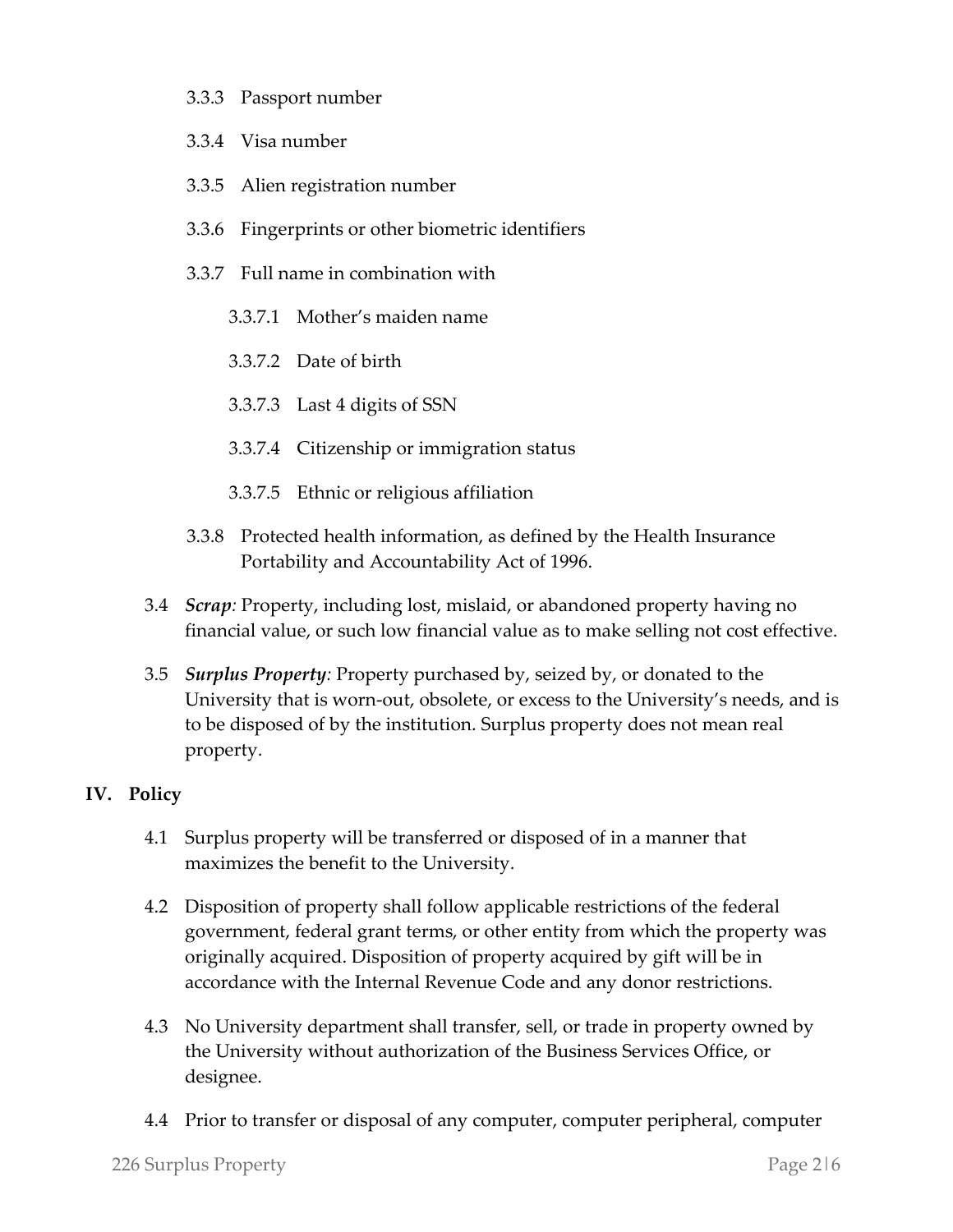software, electronic storage device, or storage media device, the University will, as applicable, completely erase or otherwise render unreadable all information, data, PII, and software residing on the device, unless the information, data, or software is to be conveyed and may be conveyed lawfully.

- 4.5 External sale of surplus property must be advertised and made available to the public. No current employee, former employee, or agent of the University will be granted any benefit or opportunity not granted the general public in acquisition of items through the disposal process.
- 4.6 All property is conveyed by the University is sold "AS-IS, WHERE-IS" with no warranty, express or implied, of merchantability or fitness for a particular purpose, or any other warranties or guarantees. A purchaser or disappointed bidder will have no recourse against the State of Utah, the University, or any of its officers, employees, or agents. All sales will be final.
- 4.7 The University may exchange or trade-in property when such exchange or trade-in is in the best interest of the University and is otherwise in compliance with applicable rules or policy. Exchange or trade-in will be considered disposal for purposes of this policy. Records will be kept regarding the valuation methodology used in evaluating the relative benefits of trade-in, exchange, or sale.
- 4.8 Surplus property paid for, but not claimed within the time specified in the sales terms and conditions, will be conclusively considered the property of the University and may be disposed of in compliance with this policy.
- 4.9 Surplus property must be paid for in full before the University will make it available to the purchaser. Purchaser assumes all responsibility, including risk of loss or damage, for the item when title is transferred.

### **V. References**

- 5.1 Utah State Board of Regents Policy R558, Surplus Property
- 5.2 Utah Code 63A 2-402 (State surplus property program Participation by Institutions of Higher Education)

### **VI. Procedures**

- 6.1 Reporting Surplus Property
	- 6.1.1 When a University department determines any property to be surplus, the department shall immediately notify either the Information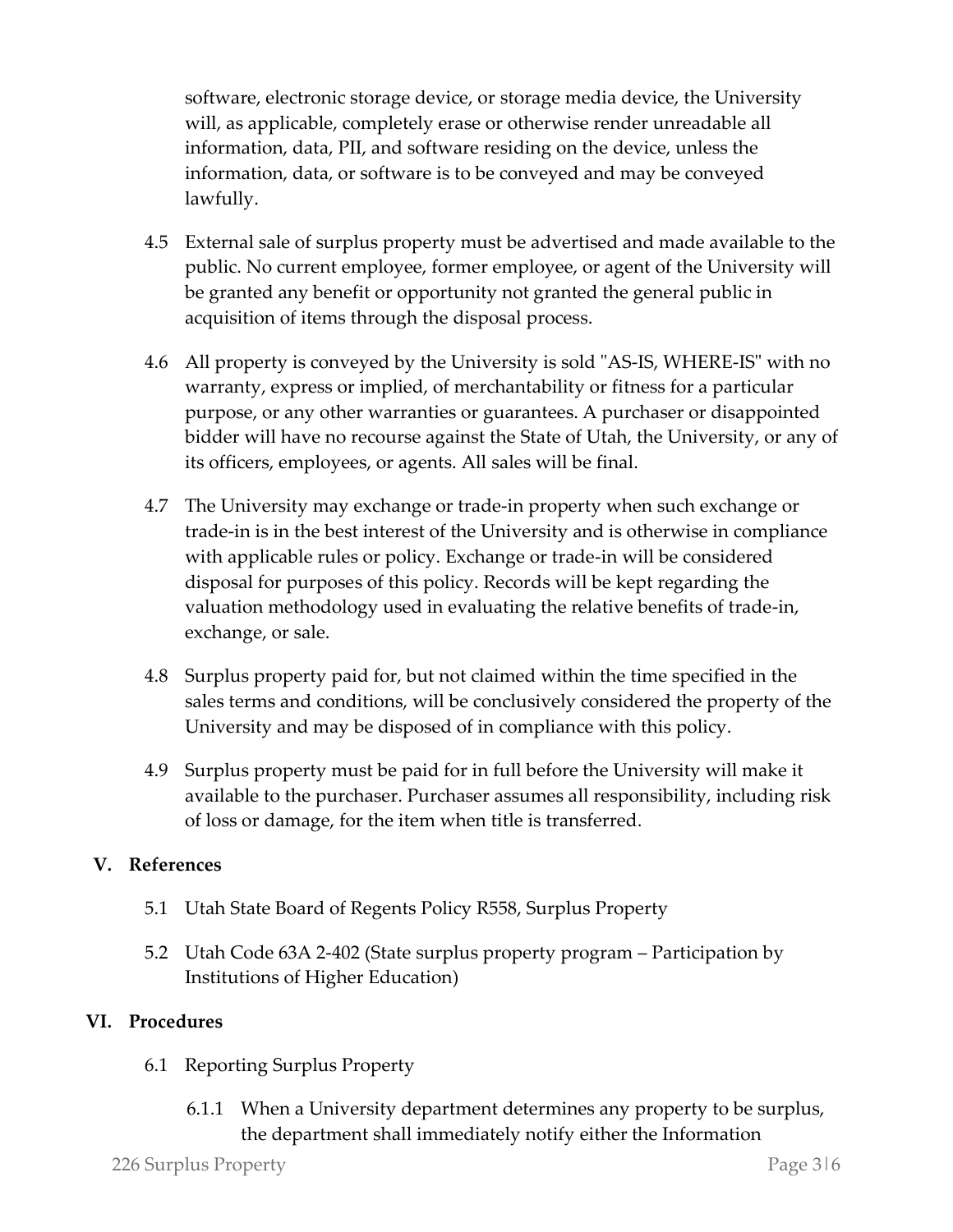Technology or Facilities Management Department, depending on the type of item.

- 6.1.1.1 A list of Information Technology items can be found at <https://employees.dixie.edu/property-control-surplus/>
- 6.1.1.2 Contact the Facilities Management Department for all other items.
- 6.1.2 Additionally, the department must notify the Business Services Office and complete a Capital Equipment Form if a surplus item is considered inventorial property.
- 6.2 Transfer of Surplus Property
	- 6.2.1 All transfers of inventorial property require that a completed Capital Equipment Form be submitted to the Business Services Office. Transfers include:
		- 6.2.1.1 Change in asset custodian
		- 6.2.1.2 Transfer to another University department
		- 6.2.1.3 Transfer to other government unit
		- 6.2.1.4 Transfer to surplus property
		- 6.2.1.5 Disposal of damaged or unusable property
- 6.3 External Sale of Surplus Property
	- 6.3.1 Surplus property shall be offered to the general public through public auction, live sale, or other means that maximizes the benefit to the University.
		- 6.3.1.1 On-site and local sales should be advertised to the public at least ten days prior to any sale.
		- 6.3.1.2 Online auctions will be held year around, and each item will be made available for bidding for at least ten days.
		- 6.3.1.3 Surplus property made available for sale on-site or through inperson sales will be assigned a predetermined price and sold on a first-come basis.
		- 6.3.1.4 Surplus property made available for sale through online auction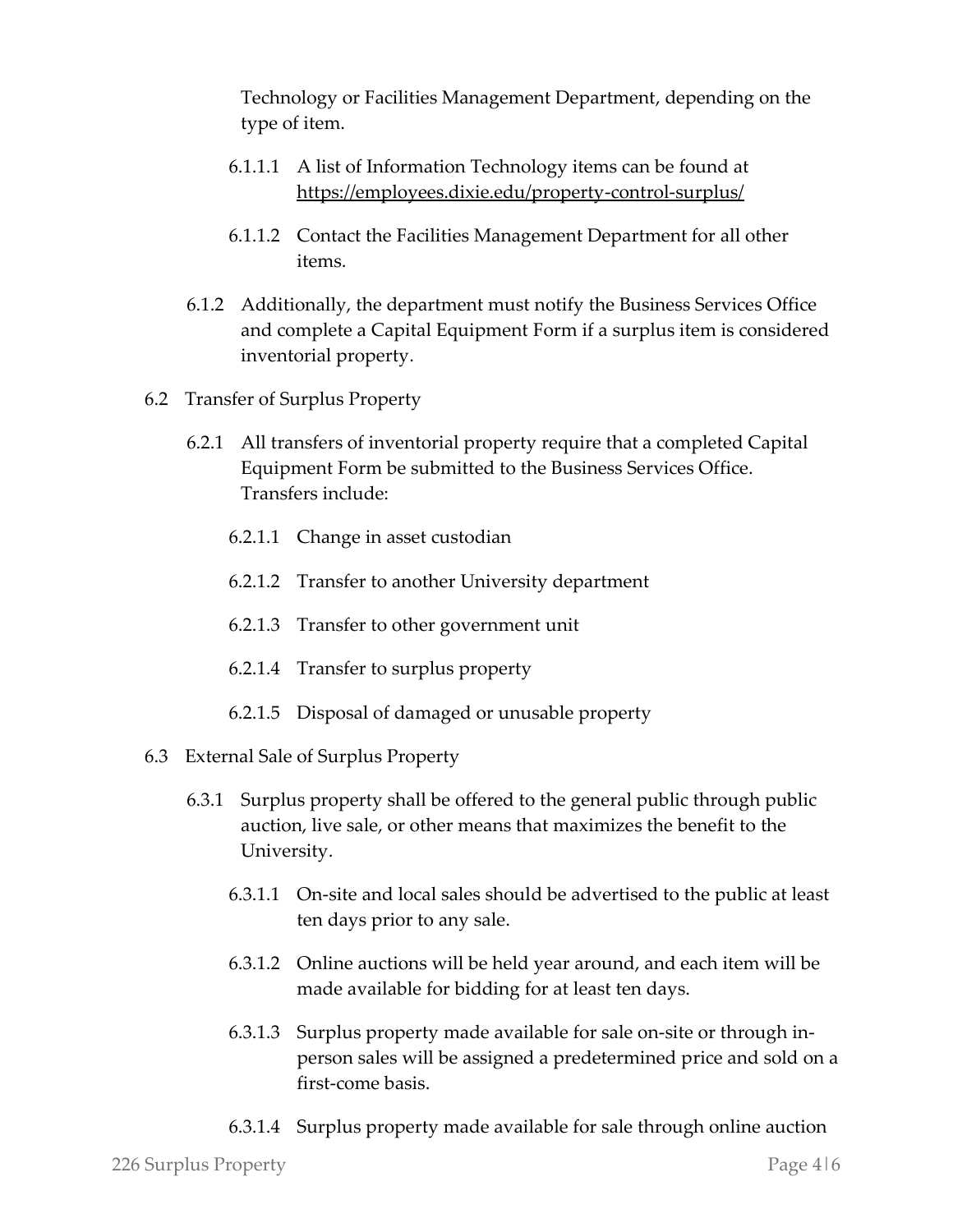sites will be sold to the highest bidder, assuming the bid has met any pre-determined minimum bid assigned to the respective item.

- 6.3.2 Sale of surplus vehicles requires notification to the State Division of Purchasing Services fifteen (15) days prior to the intended date of sale.
- 6.3.3 When the nature of the property or unusual circumstances call for its sale to be restricted or controlled, the Business Services Office and the owner department may employ other means deemed appropriate.
- 6.3.4 The Surplus Department may determine the method of disposal of items not sold during any sale, provided it is in the best interest of the University.
- 6.4 Sale Proceeds
	- 6.4.1 The division of the income generated by sale of surplus items depends on the value of the item.
		- 6.4.1.1 In cases where the income generated from the sale of the item is less than or equal to five hundred dollars, all of the proceeds will be retained by either Facilities Management or Information Technology to cover the cost of administering surplus operations.
		- 6.4.1.2 In cases where the income generated from the sale of a surplus item is greater than five hundred dollars, fifty percent of the proceeds will be returned to the contributing department and fifty percent will be retained by either Facilities Management or Information Technology to cover the cost of administering surplus operations.
		- 6.4.1.3 When the proceeds are critical to provide funding for the replacement of the item with a similar item, departments may request up to eighty percent of the proceeds from the sale by submitting a written request and justification to the Executive Director of Business Services.

### **VII. Addenda**

- 7.1 Specialty Surplus Items
	- 7.1.1 Artwork and Special Collections
		- 7.1.1.1 When Artwork and special collections are made available for